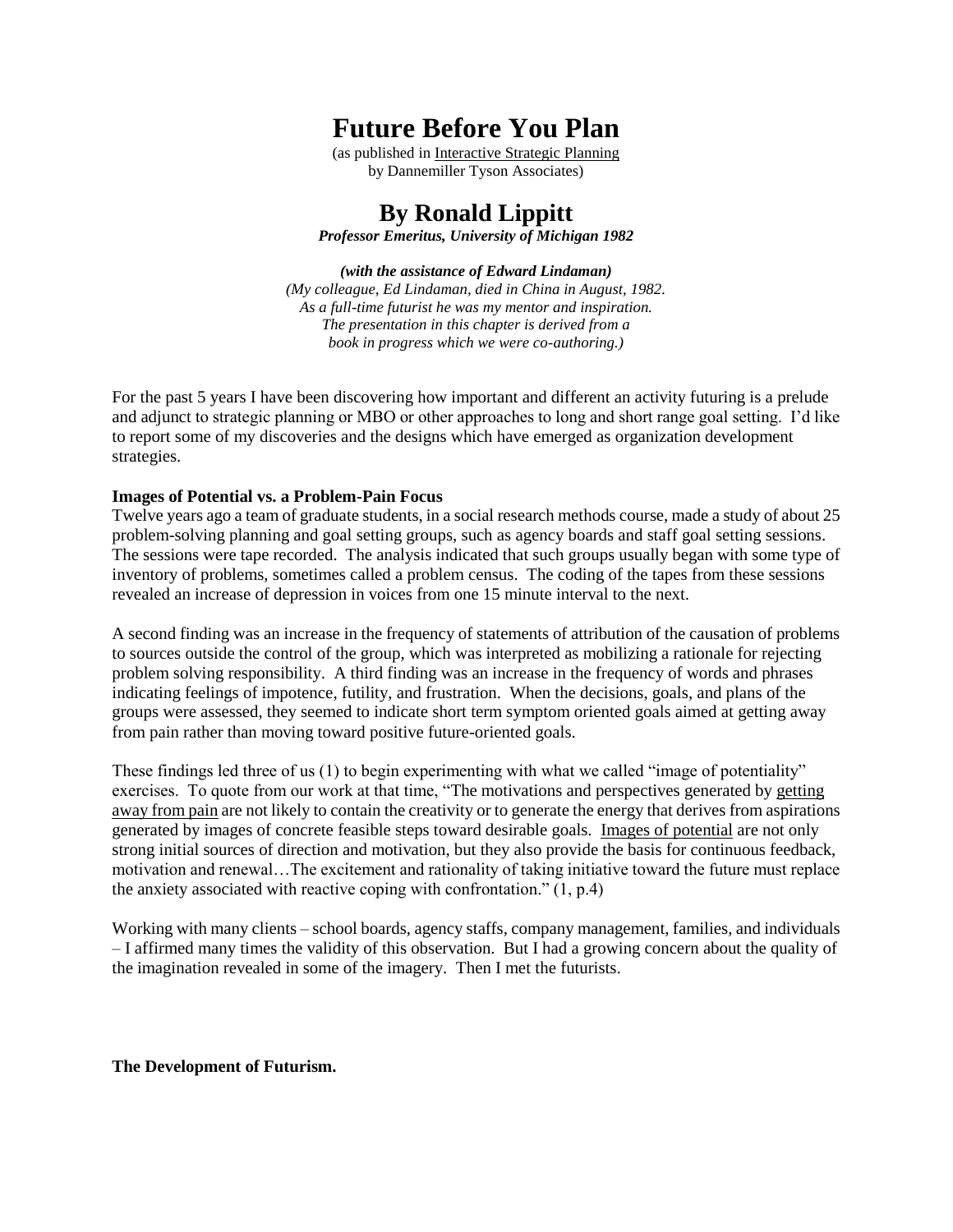Three years ago I found myself on the long-range planning task force of the National Council of the YMCA. It was chaired by a full-time professional futurist, Edward Lindaman. Twenty years earlier he had joined the new offbeat World Future Society. He was soon to become director of planning of the Apollo mission to the moon. Let me quote a brief historical statement from Ed Lindaman. (2, p.3,4)

Thinking about the future is increasing rapidly. This is a hopeful sign. The membership of the World Future Society, for example, has grown from a few thousand in the late sixties to well over 20,000 persons world-wide. The National Conference of State Legislatures recently held a major conference under the theme "Foresight Activities in State Legislatures." The defined legislative foresight as the function 'by which the legislative process anticipates and deals with approaching problems, issues, needs, and opportunities, and by which the potential future impacts of pending or proposed legislation are determined, analyzed, and assessed.'

In 1972 Congress established the Office of Technology Assessment to provide early indications of the probably beneficial and adverse impacts of the application of technology, and to develop other coordinate information which may assist Congress. They have already done future-impact studies in the fields of energy, the ocean, health, transportation, and world trade.

In 1976 a group of eleven members of Congress created an organization entitled 'The Congressional Clearing House on the Future.' Now more than two hundred congressmen and their staff members meet monthly to discuss issues that affect the future. The organization is for the purpose of assisting members of Congress to become more aware of the ways in which the future is affected by today's decisions.

Many states have futures programs, including: Hawaii 2000, Goals for Georgia, Idaho Tomorrow, Alternatives for Washington 1985, California Tomorrow, and many others. Major universities now offer extensive courses, even degrees, in futuring. The World Future Society recently published a book entitled The Future: A Guide to Information Sources. It has 600 pages!

On the way to the moon the Apollo astronauts made tiny 'mid-course corrections' that enabled them to land at an exact predetermined spot on the moon. The corrections were small, but because the moon was far away they made a big difference. It is like that with us. Some of the changes we make in society, in our lives, or in our organizations seem insignificant, but over the years they can have a major impact.

# **Where We Get Our Data From to Think About the Future**

- 1. In our culture we tend to avoid or neglect reflecting on our past (as a country, community, organization, or self) as a source of perspective in thinking about the future. With many clients we have found a Decades Exercise (1, p.11) very revealing. The group brainstorms the memory of themes and events of the past by decades, and reflects on the meaning of those themes – as achievements, mistakes, important values, successful copings, etc.
- 2. A second neglected source of data for future planning is a review of policies and priority goals we have set and have not yet fully actualized.
- 3. A third more familiar source is input from our assessments and surveys of the needs, expectations, desires of those we serve as clients, consumers, and markets.
- 4. A fourth source of data is the review of our own current operations and achievements. Unfortunately, we tend to focus on the problem-pains instead of including the accomplishments we are proud of. To balance this we use a "Prouds and Sorries" exercise (1, p.17) with our clients.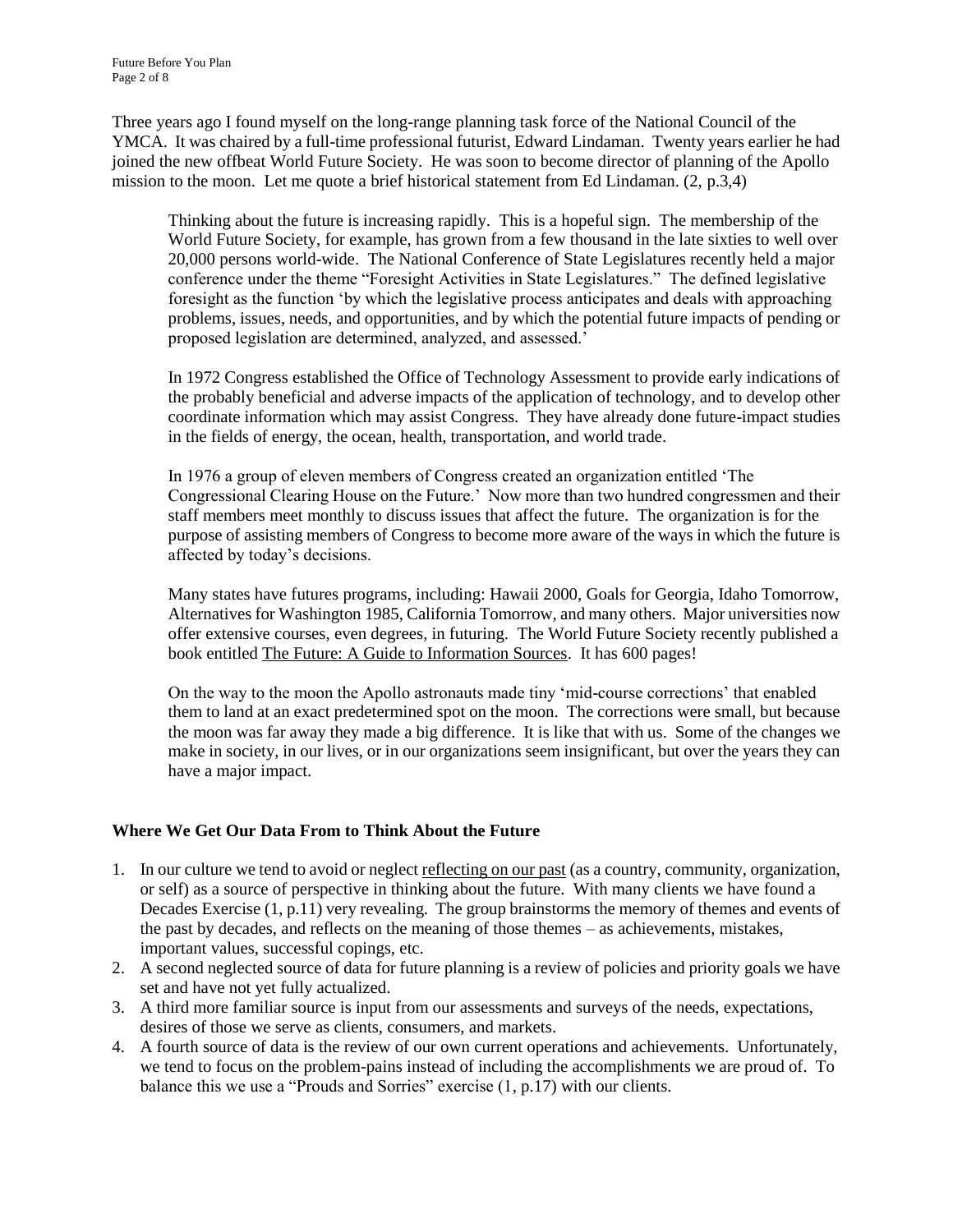- 5. A fifth source of data is the policies and goals set by those above us in our systems. These must be related to as we do our own goal setting.
- 6. A sixth very familiar source is the extrapolations and trend analyses and predictions about the future made by "the extrapolators."
- 7. A seventh source of input to help us think creatively in the future tense is a scan of the goals and successes of others which we see as comparable or relevant to our situations.

All of these are triggers for our own imagination in projecting our scenarios for the future.

## **Preferring vs. Predicting**

In a presentation to the NTL Laboratory on Futuring at Bethel in July, 1982 Edward Lindaman remarked, "If we could only have used a small proportion of the millions of hours humankind has devoted to trying to predict the future in imagining preferred future options, we would be living in a different world today." Efforts at predicting have been of little value, and lead to a reactive psychology of adapting or fitting in rather than a pro-active posture of "what do we want." In his remarks Lindaman quoted a leading futurist, John McHale, "The question is no longer can we change the world, but rather the question now is, 'What kind of world do we want?'."

In his newsletter, Future Tense (3) Lindaman quotes Professor Magoroh Maruyma of Portland State University,

We are now entering an era of transition of a different nature. It is a transition from a chain of stationary patterns – which the population accepted as given – to a duration of perpetually transforming patterns which depend upon people's will and choice. It is a transition between types of transitions. This can be called a meta-transition.

Lindaman goes on to say that Professor Maruyma "suggests that this cultural symbiosis (the accelerating interaction of what are sometimes severe opposites – for mutual benefit) demands a totally different educational philosophy."

The Pulitzer Prize-winning biologist, Rene Dubos, who died February, 1982 said in his last essay on "A Celebration of Life":

Human beings inevitably alter the course of events and make mockery of any attempt to predict the future from an extrapolation of existing trends. In human affairs, the logical future, determined by past and present conditions, is less important that the willed future, which is largely brought about by deliberate choices – made by human free will. Our societies have a good chance of remaining prosperous because they are learning to anticipate, long in advance, the shortages and dangers they might experience in the future if they do not take technologically sound preventative measures.

Many have challenged our enthusiasm about future tense thinking. Their personal experiences have caused them to question "whether there is much point in trying to think about the future or plan for the future." They feel, "It just leads to disappointment because things are so unpredictable," or "Forces outside of our control are really calling the shots."

Our experiences with ourselves and with many persons, groups, organizations, and communities confirm the insights of the poet, Bradford Shank, when he observes: (4, p. 30)

The sleeping person (or group)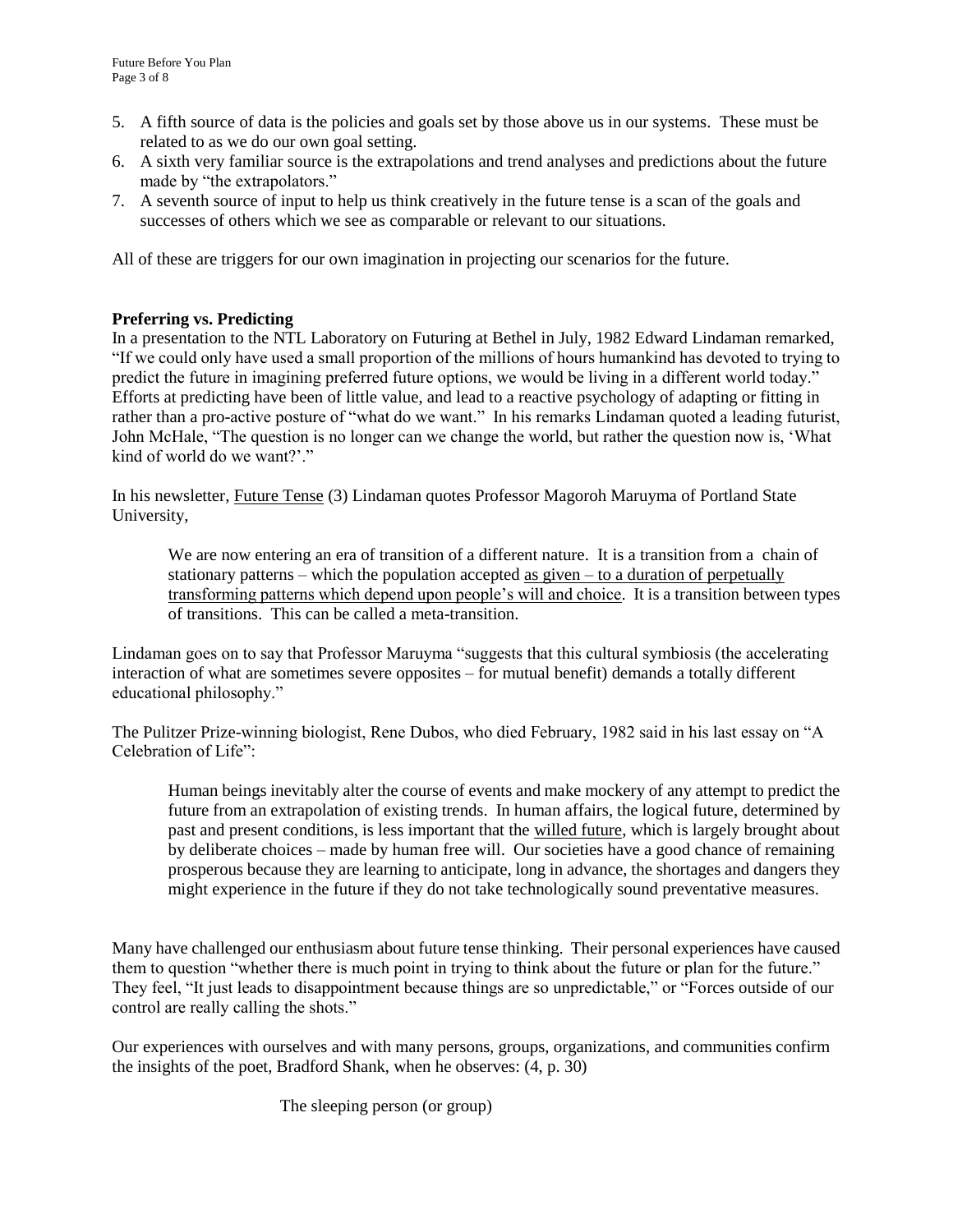Future Before You Plan Page 4 of 8

> Resembles a Brownian particle Tossed about in a meaningless And endless dance. But the awakened person (or group) Like Maxwell's demon Chooses among the influences Emanating from their environment – Admitting those which favor their purposes Avoiding those which hinder – Thus steering an increasingly Self-determined course Toward inwardly chosen goals

#### And later he adds: (p. 41)

The future holds unpatterned potentialities Which are molded into a unified whole By all nature. The bolder strokes of creation Involving vast and enduring masses Are fixed for you and me But the finer details of the pattern Lie within our creative influence. And the amplification Of small but consistent choices Confers the geometrically mounting Power of time Upon the enlightened choosers.

So the job of preferred futuring requires that we examine the data of the past, the present, and the events, trends, and developments (EDTs) going on around in our world, community, organization, and personal lives. Then we use these data to imagine and envision images of the future that we prefer, not limited by presently perceived frontiers, yet triggered by the realities of the present and emerging human technological situation.

Then we take that commitment to preferred and prioritized images and move toward intentional action by preparing a goal-and-action implementation plan which will make optimal use of the human and technical resources of the organization.

#### **Differentiating Futuring and Planning**

As we have worked with organization leaders, top managements, and planning teams on the futuring and planning process, we have been impressed with the different psychological postures, group climates, and types of activity designs involved in the freedom of futuring and the discipline of planning. We have asked quite a few groups that have been through the flow of work to list some of the distinctions they can make, form their own experience. Here is an incomplete list of the distinctions they have proposed.

| <b>Futuring</b> | Planning   | <b>Futuring</b> | <b>Planning</b>   |
|-----------------|------------|-----------------|-------------------|
| Right brain     | Left brain | Images          | Goals             |
| Day dream       | Decision   | Scenarios       | <b>Objectives</b> |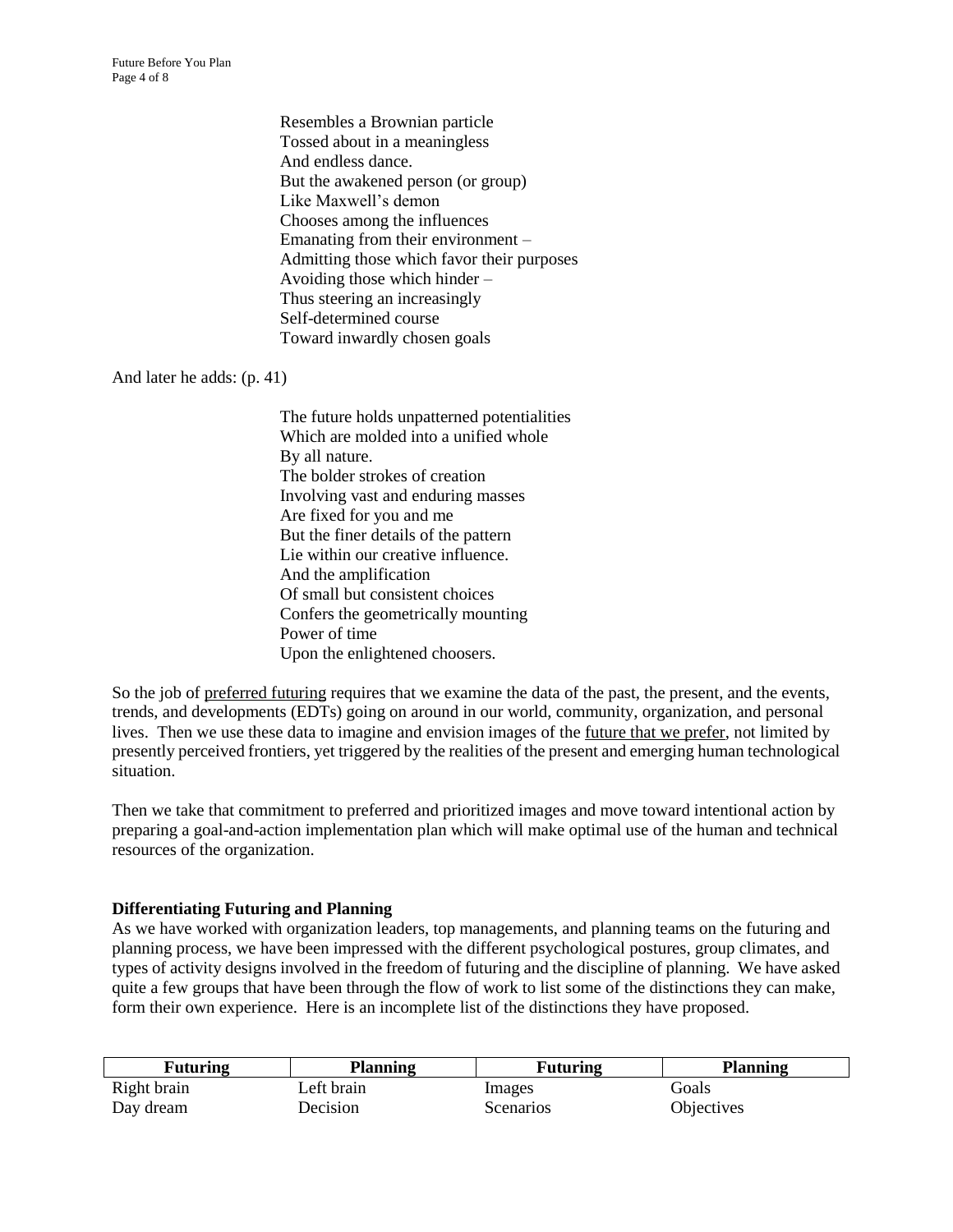| Predicting     | Intending        | Expansive           | Limited              |
|----------------|------------------|---------------------|----------------------|
| Wide angle     | Zoom             | Prefer              | Commit               |
| Prefer         | Design           | Searching           | Defining             |
| Creative       | Methodical       | Hypothesis          | Conclusion           |
| Fluid          | Disciplined      | Surveying           | Mapping              |
| Free-wheeling  | Focused          | Abstract            | Concrete             |
| Visionary      | Structured       | Sensing             | Risking              |
| Unstructured   | Structured       | Mind                | <b>Brain</b>         |
| Field oriented | Linear           | Mystic              | Engineer             |
| Conjecturing   | Deriving         | Spontaneity         | Discipline           |
| Guessing       | Concluding       | Explore             | Map                  |
| Ambiguous      | Certain          | Direction           | Path                 |
| Open           | Committed        | Stretching          | Condensing           |
| Non-judgmental | Evaluative       | Inclusive           | Selective            |
| Qualitative    | Quantitative     | Forecast            | Decide               |
| Comprehensive  | Bottom-line      | Possible            | Feasible             |
| Rainbow        | Black-white-gray | <i>Alternatives</i> | Consequence analysis |
| Intuitive      | Systematic       |                     |                      |

#### **A Case Example of the Flow of Work from Futuring to Planning**

In order to be concrete in presentation of the model I have chosen a decentralized human service system. The flow of the process, with small adaptations, is comparable to that which we have utilized in private sector production systems, higher education, communities, local, state, and federal government units, professional associations, and action "cause" groups. Available reports are listed at the end of the case.

#### 1. Creating a leadership nucleus

A group of key persons ("listened to," "able to get things done") from the horizontal and vertical structure of the system were nominated and invited to participate in a three-hour "What it might be like if" session to explore the model of futuring and planning. The nominators had considered age, sex, and racial mix as well as location in the system and evidence of leadership initiative and respect.

The three-hour session included experiences in retrieving the past, prioritizing "prouds and sorries" about present operations, and a review of a sample of events, trends, and developments in the society and in their organization.

Then the group, in heterogeneous tables of 6, took a future trip five years ahead. They made observations of things that pleased them (behaviors, policies, attitudes, structures, etc.) which were results of their five years of work. These observations were in the form of brainstorm call-outs, in the present tense, of all the preferred images anyone could imagine and call out. They had to be concrete. They were not predictions or fantasies, but desired possible scenarios.

The 30 persons at five tables created 95 images of desired futures. Energy and excitement were high. The newsprint sheets from each table were posted for reading and each person had ten votes to cast on their top priority images.

The process was then halted. The possibility of using this procedure to involve the units of the organization in futuring was presented and ways were discussed in which this nucleus leadership group could guide the process. This involved plans to generate task forces to work on steps of action toward priority images.

#### 2. Design for organization futuring

At this first session the nucleus group broke into volunteer task forces to: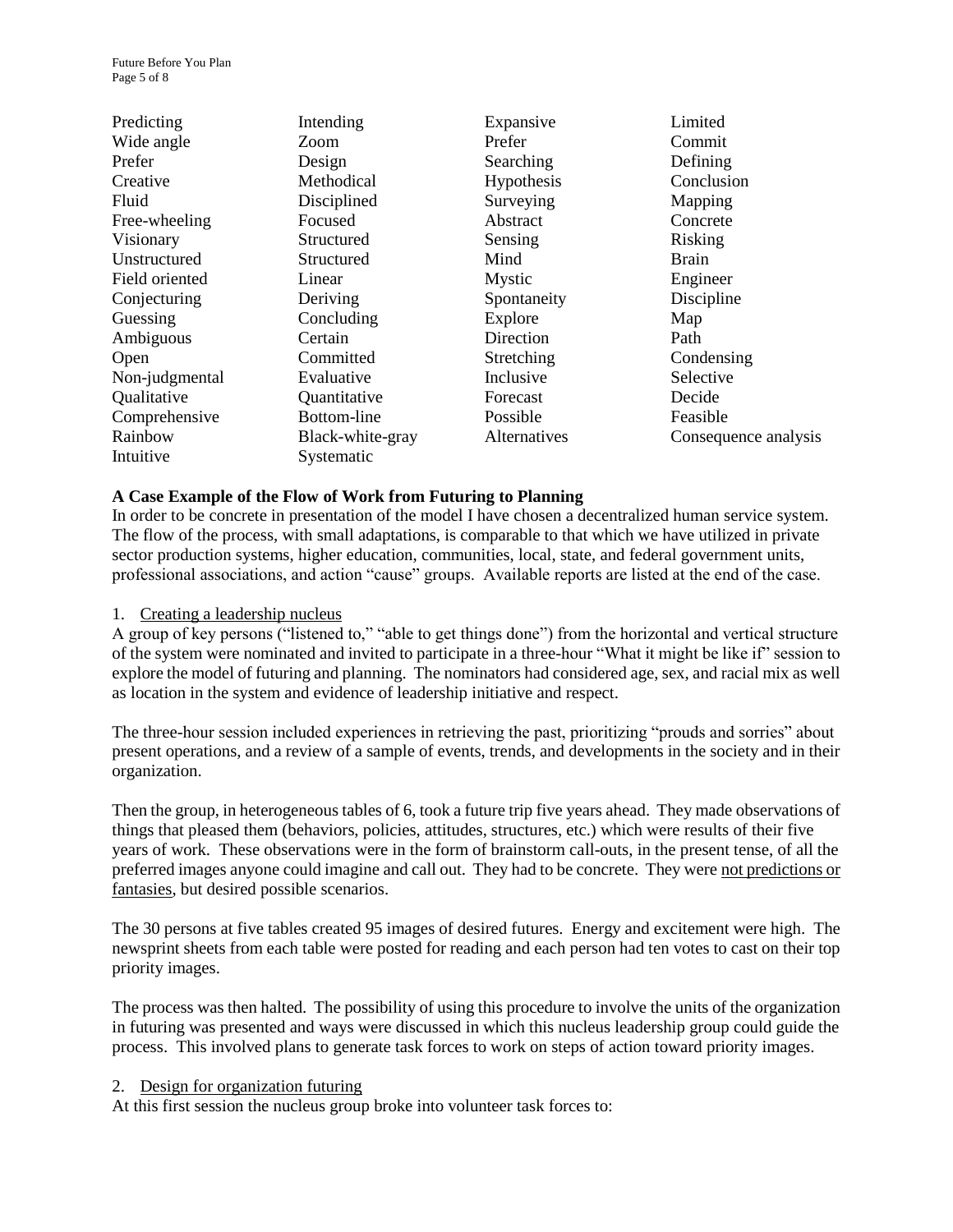- A. Develop the materials for futuring sessions of organizational units,
- B. Retrieve, edit, prepare the events, developments, and trends materials needed as stimulus for futuring,
- C. Prepare a "where we have come from" and "what we are proud of" statement from interviews with the historians and leaders of the organization,
- D. Train pairs of persons, including nucleus group members, to lead and document the organization futuring sessions.

Future kits were prepared and sessions conducted with organization staff units throughout the geographically decentralized system. The Board and top corporate staff were involved in futuring sessions.

# 3. Creating Integrated Scenarios of Preferred Futures

The nucleus group created a special team of five and two editorial staff writers to read the input of prioritized future images from the 40 Future Shop sessions, representing input from over 1500 persons. There were many items of agreement in the date from the different sessions. The 25 top priority images were selected and one page scenarios were written of what that image might look like, concretely, if it were achieved or in the process of being achieved.

These scenarios went to the planning staff, Executive Council, and Board to begin work on goal formation, feasibility analysis, priority sequencing, and potential implementation responsibilities.

# 4. Decisions on major goal thrusts

A Board-staff two-day workshop worked in small team task forces on converting the preferred future scenarios into detailed goal statements, with measurable criteria of achievement, and identification of the units in the system that would need to have responsibility for setting and implementing operational goals and designing the steps of action and budget proposals.

The work of the task forces was presented to the total Board as 5 year goal and budget recommendations: recommendations of procedures for assignment of implementation planning responsibility, and for feedback on this reality testing phase which it was recognized could influence some reformulation of the goal statements.

# 5. Operational goal setting and implementation designing

The key point is that all the staff units now involved in making implementation designs and commitments had been involved in futuring sessions, preceded by event-development-trend analysis, including trends in their own part of the system, and review of their own "prouds and sorries."

There was no sense that goals were imposed from on high; there was a sense that they had contributed imaginative input based on materials and activities that helped them to be, as Lindaman would say, "at least 10% futurists."

# 6. The continuous process of progress measurement, scanning, and re-futuring

The planning staff of the organization worked on a pilot basis with several units to develop a feasible, do-able procedure of stepwise progress analysis and reporting which would help each unit to define its own progress toward achievement of the organization goals. National goal monitors were selected for each goal, to receive, review, and report on progress and to identify outstanding progress to be recognized and celebrated.

An EDT scanning task force had the job of identifying new important trends in the environment or in the organization which should be used as a basis for generating new images of potential and ideas of re-futuring.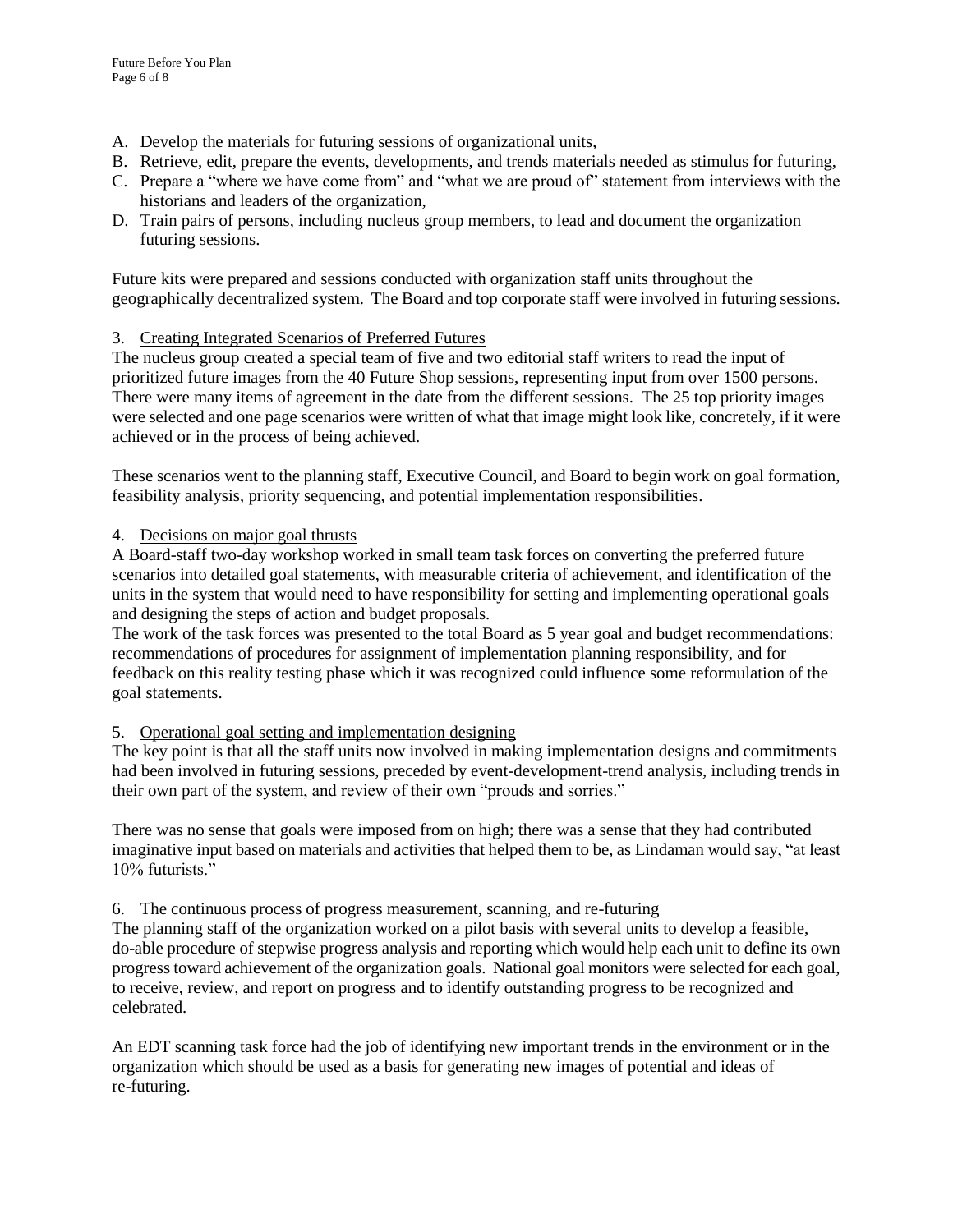### **Some Traps in the Futuring–Planning Process**

- 1. The most serious trap is the limiting of the process to a small team who attempt to "do the planning" for the organization. Not only does this greatly limit the resources of experience and imagination mobilized for future imagery, but it tremendously reduces the level of commitment and motivated energy available to implement the goals.
- 2. Another trap is to limit the efforts to scan the environment of trends and activities which have major implications for possible futures. The futurist literature is exploding, and the information revolution is generating, for most of us, an overload of data. We must organize our retrieval and analysis efforts and teams.
- 3. A third trap is to confuse predicting and preferring. Clarification of preferences involves clarification of our values, which often involves confrontation and revision of our organization mission statements.
- 4. A fourth trap is to short-circuit the process of priority analysis of preferred images, and the converting of images of potential into concrete well-formulated goal statements.
- 5. Another trap is to limit right brain creativity during the disciplined process of implementation planning. The diagnostic analysis of alternative way of achieving the accepted goals often is a rather constricted process of considering "how we have done it." Real mind-stretching brainstorms of alternative action ideas can free up the implementation planning to a productive and creative process.
- 6. The sixth, very frequent trap, when good action plans have been made, is to neglect the crucial step of rehearsal before planning for keeps in the risky world of action. In our work on "connecting images to action" (1, p.71; 2, p.35), we have tried to look at the big gap between goal plans and skillful action.

## **Summary Comments**

I hope this has provided the reader with an orientation and design which complements and supplements the more familiar orientations of strategic and long-range planning. From my experience with clients, these activities are a very motivating and insight-producing intervention. And a whole new world of reading has become part of my personal professional growth program.

#### **References on Futuring to Planning Process**

Schindler-Rainman, Eva and Ronald Lippitt. Building the Collaborative Community, 1980, Development Publications, 5605 Lamar Road, Washington, D.C. 20016.

Lindaman, Edward and Ronald Lippitt. Choosing the Future You Prefer, 1979, Development Publications (address above).

Ypsilanti Area Futures, Inc. Building Together for the Ypsilanti Area's Future, Part 1 and 2 Documentary, 1980, Ypsilanti Area Futures, Inc., 11 N. Adams Street, Ypsilanti, MI 48197

# **Text References**

- 1. Fox, Robert, Ronald Lippitt, Eva Schindler-Rainman. The Humanized Future: Some New Images, 1973, University Associates, Inc. (Out of Print, available from Ronald Lippitt, 1916 Cambridge Road, Ann Arbor, MI 48104).
- 2. Lindaman, Edward and Ronald Lippitt. Choosing the Future You Prefer, 1979, Development Publications, 5605 Lamar Road, Washington, D.C. 20016.
- 3. Lindaman, Edward. Future Tense, Summer Issue, 1982 (No. 4), 15822 Pineview Circle, Spokane, WA 99208